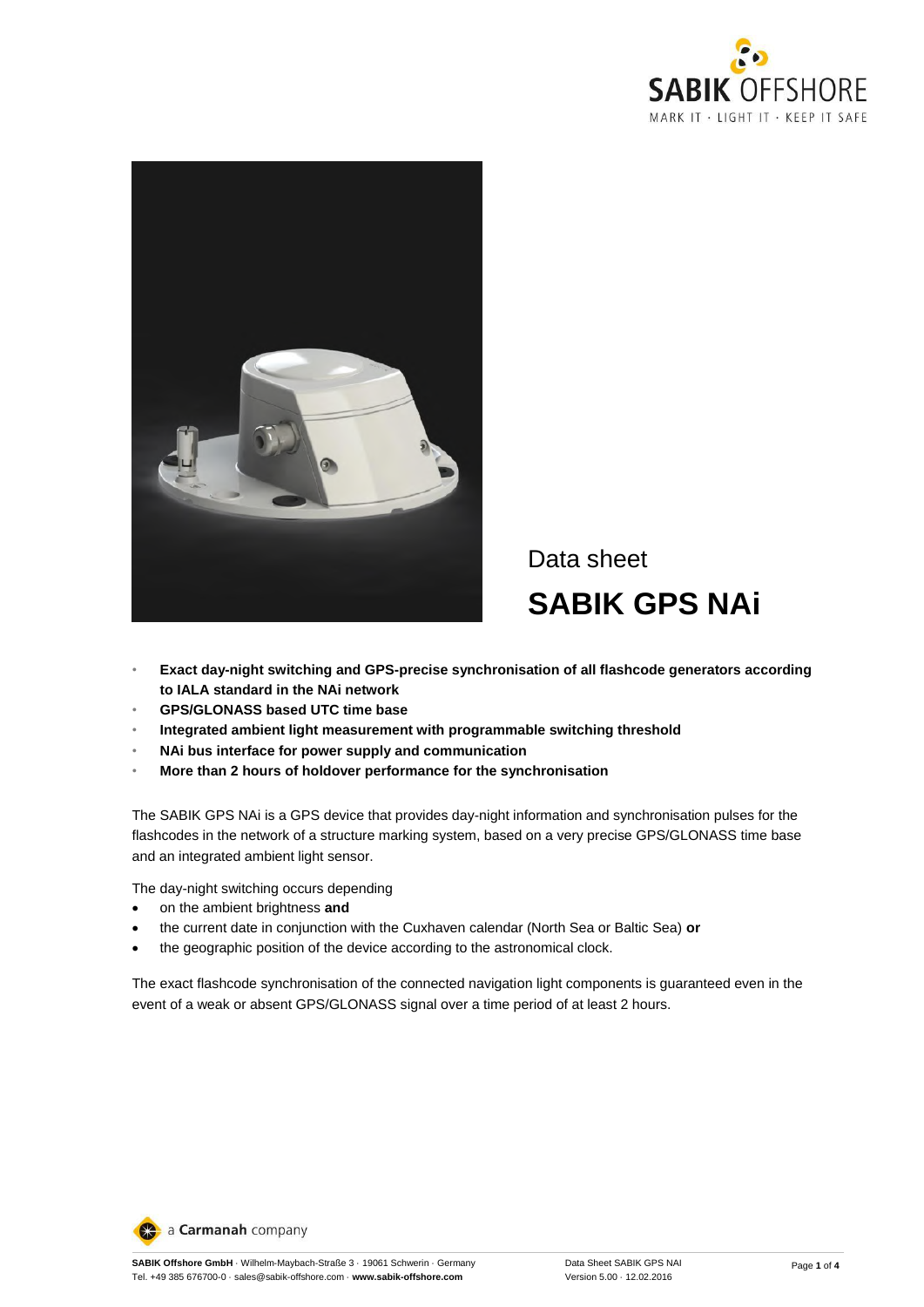

# **Technical Data**

## **Dimensions and weight**







| Dimensions, (diameter x height) | $230 \text{ mm} \times 101 \text{ mm}$ |
|---------------------------------|----------------------------------------|
| Weight                          | approx. 1,76 kg                        |

#### **Electric connection**



| <b>Electric connection</b>                                           | Spring terminal block, max. 2.5 mm <sup>2</sup> |
|----------------------------------------------------------------------|-------------------------------------------------|
| <b>Operating voltage V<sub>IN</sub></b>                              | 9 to 36 V DC                                    |
| Power consumption $(V_{\text{IN}}=24 \text{ V DC}$ - max. intensity) | 400 mW                                          |

a Carmanah company

**SABIK Offshore GmbH** · Wilhelm-Maybach-Straße 3 · 19061 Schwerin · Germany Tel. +49 385 676700-0 · sales@sabik-offshore.com · **www.sabik-offshore.com**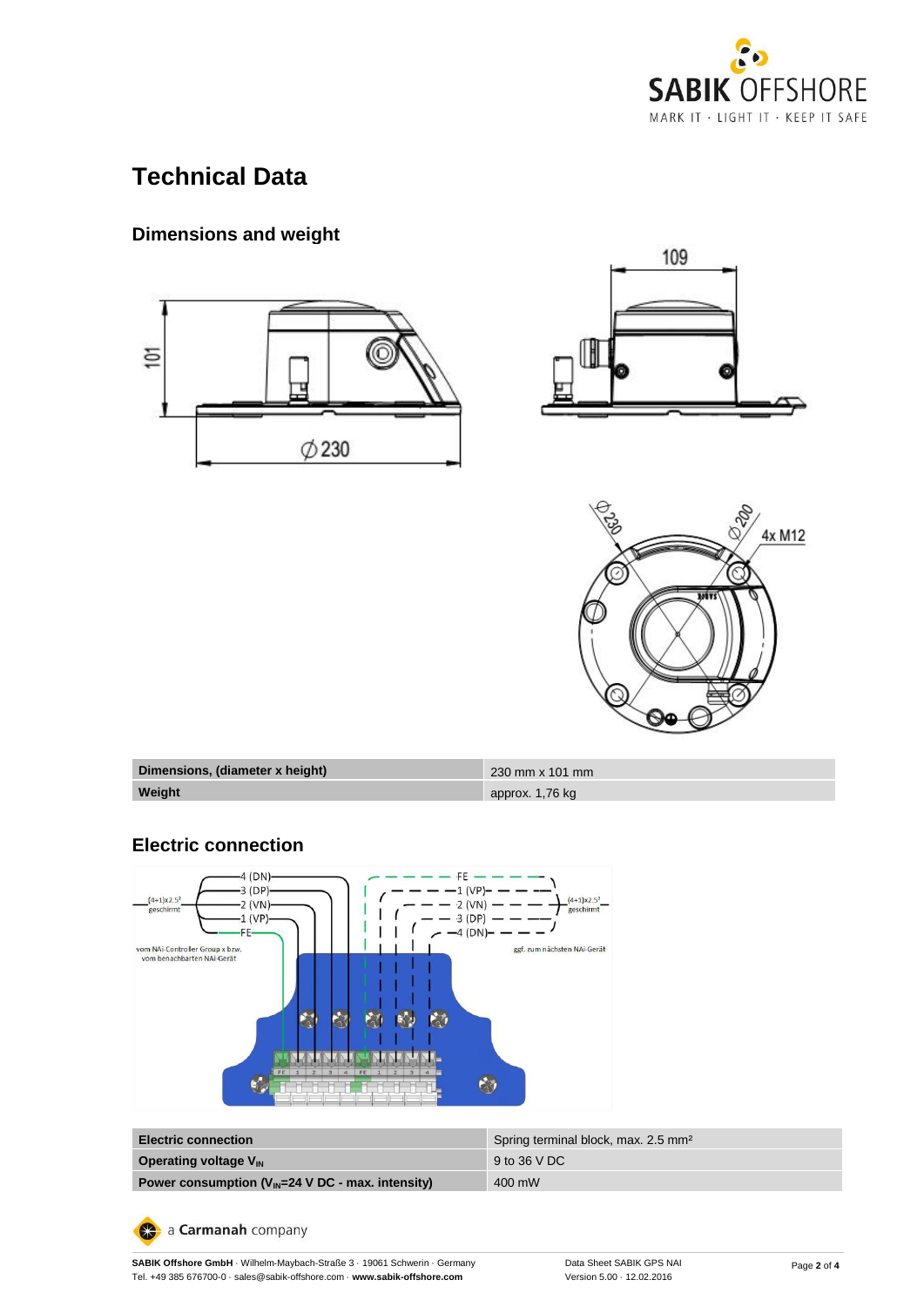

#### **Environmental conditions**

| <b>Regulations</b>                                     | IEC 60945, device type 'exposed' |
|--------------------------------------------------------|----------------------------------|
| Ambient temperature (operation)                        | $-40$ °C to 55 °C.               |
| Ambient temperature (storage / transport)              | -40 °C to 70 °C                  |
| Humidity (operation / storage / transport)             | max, 95 % acc, to IEC 60945      |
| Atmospheric pressure (operation / storage / transport) | 80 kPa to 108 kPa                |
| Degree of protection (acc. to IEC 60529)               | <b>IP67</b>                      |
| <b>Protection class</b>                                | Class III                        |

### **Mechanical requirements**

| Vibration testing sinusoidal vibrations | acc. to IEC 60945 |
|-----------------------------------------|-------------------|
|                                         |                   |

## **Reliability**

| <b>MTBF Electronics</b><br>1320000h |
|-------------------------------------|
|-------------------------------------|

### **EMC compliance**

| <b>EMC requirements</b> |                                | <b>Applied standard</b> | <b>Test standard / Test criteria</b> |  |
|-------------------------|--------------------------------|-------------------------|--------------------------------------|--|
| <b>EMC</b> emission     | Radiated interference emission | EN 60945:2002           | IEC/CISPR 16-2-3:2010                |  |
|                         |                                |                         | Measuring distance 3 m               |  |
| <b>EMC immunity</b>     | Electrostatic discharge (ESD)  | EN 60945:2002           | IEC 61000-4-2:2008                   |  |
|                         |                                |                         | Criterion B                          |  |
|                         |                                |                         | 8 kV air discharge                   |  |
|                         |                                |                         | 6 kV contact discharge               |  |
|                         | <b>Electromagnetic fields</b>  | EN 60945:2002           | IEC 61000-4-3:2010                   |  |
|                         |                                |                         | Criterion A                          |  |
|                         |                                |                         | Field strength 10 V/m                |  |
|                         | <b>Fast transients (burst)</b> | EN 60945:2002           | IEC 61000-4-4:2012                   |  |
|                         |                                |                         | Criterion B                          |  |
|                         |                                |                         | All connections:                     |  |
|                         |                                |                         | Test voltage 1 kV                    |  |
|                         | High energy transients (surge) | EN 61000-6-2:2005       | IEC 61000-4-5:2005                   |  |
|                         |                                |                         | 1 kV on NAi bus line (shield)        |  |
|                         | <b>Conducted interference</b>  | EN 60945:2002           | IEC 61000-4-6:2008                   |  |
|                         |                                |                         | Criterion A                          |  |
|                         |                                |                         | All connections:                     |  |
|                         |                                |                         | Test voltage 10 kV                   |  |